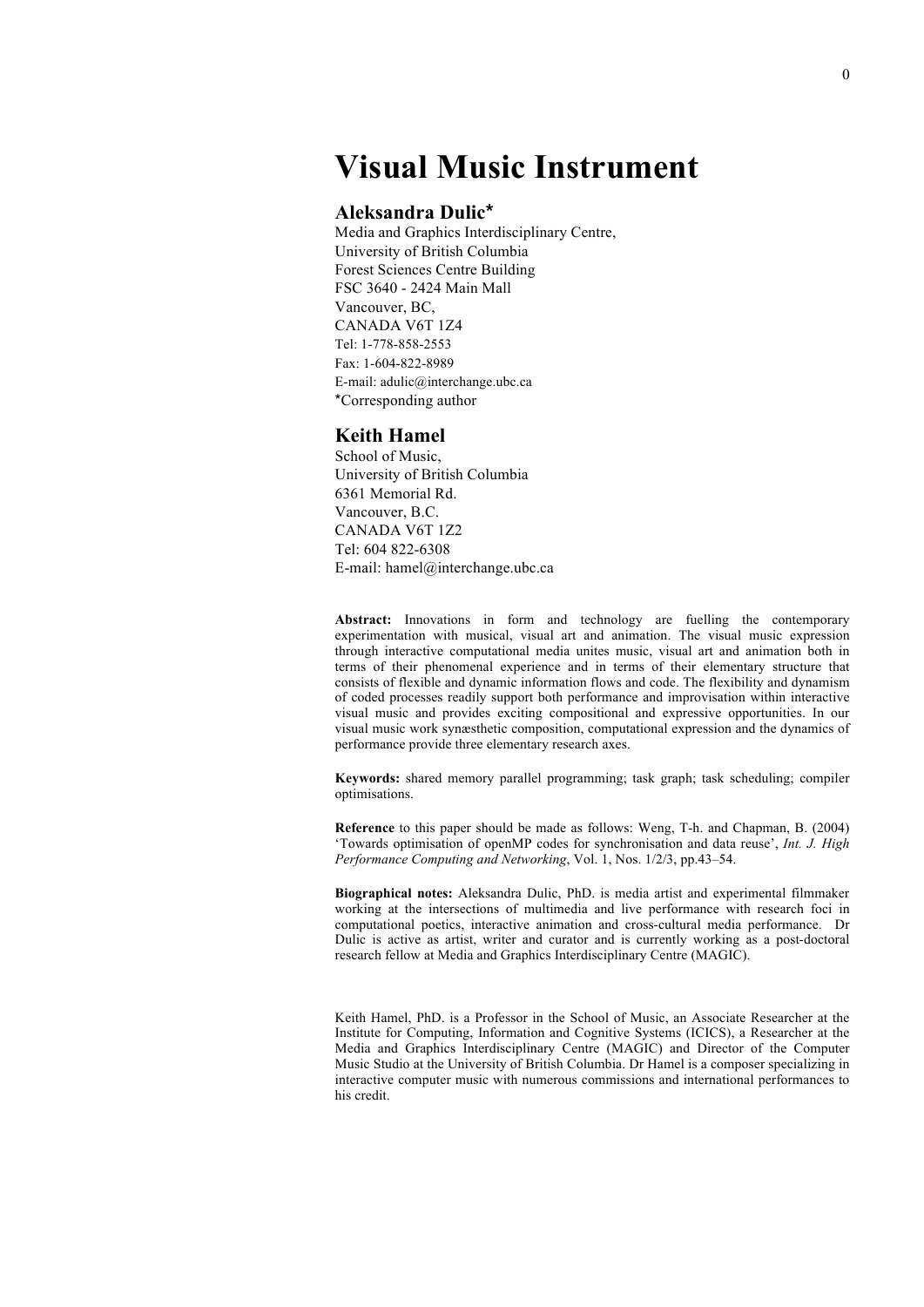### **1 INTRODUCTION**

*"One day I must be able to improvise freely on the keyboard of colors." Paul Klee (1961)*

Visual music as an art form immerges through the application the abstract, non-representational and emotionally evocative aesthetic of music onto the visual arts. It constitutes the distinct aesthetic tradition based on shaped percepts and metaphysical aspiration to achieve kinetic and nonrepresentational art that reaches towards instrumental music. The impulse for dynamic expression of musical forms through visual language has transcended the limits of traditional media and has inspired much of the contemporary computational multimodal and interdisciplinary performance (Evans 2005, Dannenberg 2005). More specifically, interactive visual music performance has developed into a significant current within contemporary art (Snibbe and Levin 2000; Dannenberg 2005;), though not as a formalized movement, but rather as a trend that shares common aesthetical concerns.

Contemporary computational media installations and performances are realizing the aspirations expressed by painters almost a century ago (Klee 1961). Innovations in form and technology — from electric illuminations, abstract analogue and digital film as well as interactive, generative, and process-based digital media — are fueling the experimentation with musical analogy and synaesthesia (blending of senses) in visual arts. The visual music expression through interactive computational media represents both a fulfillment with early compositional aspirations and a fundamental departure from it. In computational media, music, visual art and animation are truly united, not only in terms of their phenomenal experience but also in terms of their deep, elementary structure, being both formed of flexible and dynamic flows of electronic information and infinitely interchangeable code. The flexibility and dynamism of coded processes readily support both performance and improvisation within interactive visual music and provides exciting compositional and expressive opportunities. In our visual music work synæsthetic composition, computational expression and the dynamics of performance provide three elementary research axes.

### **2 GENEALOGY OF VISUAL MUSIC**

The genealogy of visual music lies beyond the origins of mechanical reproduction. Visual music performances can be found centuries before the computerization of time images. Markers within this shifting field are: ancient screenbased performances of projected light and shadow; numerical research of perception of harmony; the painterly explorations of musical ideas; instruments for projections of colored light; abstract film and video.

The idea of integrated visual and aural expression is deeply engraved in human psyche. We are, after all, moving, noise making, improvising, and creatively expressive bodies. This is evident when we look at the artistic forms within contemporary traditions that have vast, historically unbroken and continues multi-media manifestations, such as shadow play performance. In various countries, at various times, shadow-play performances were presented in remote rural villages, urban streets and squares, or in the palaces of the royal court. Artisans and performers in India, China, Thailand, Cambodia, the Indonesian and Malay archipelagos, Egypt, Persia, Turkey, Greece, France, England, and central Europe adapted local story-telling, musical, and decorative art styles to the presentation of shadow plays. The repertory of Shadow Theater is mythical and mystical, showing magical transformations, superhuman endeavors, histories, legends, folktales and incidents of everyday life. Traditional shadow puppetry uses flat leather figures, often ornately carved and painted in bright colors, made opaque or transparent, with articulated joints. The puppets are positioned between a light source and a cloth screen and may be operated by rods from below, as in the Javanese theatres, by rods held at right angles to the screen, as in the Chinese and Greek theatres, or by threads concealed behind the figures, as in the European theatres. The screen, most often, separates the audience from the puppeteers. As a media form, shadow play integrates multilayered expressions in light, shadow, movement and music in an improvised manner. For example in Balinese shadow play performance one puppet master manipulates all the puppets, delivers dialogues and narrations, sings songs, and creates percussive sound effects. The performances of Balinese master puppeteer Wayan Wija (Dulic 2006) present the visual music stimuli in flickering coconut-lamp light and shadows combined with the music into an exciting improvised and abstract expression. While the Balinese shadow play is structured as a narrative form that aids socio-communal ritual setting, it nevertheless spans across from normative narrative form to purely abstract and non-representational performance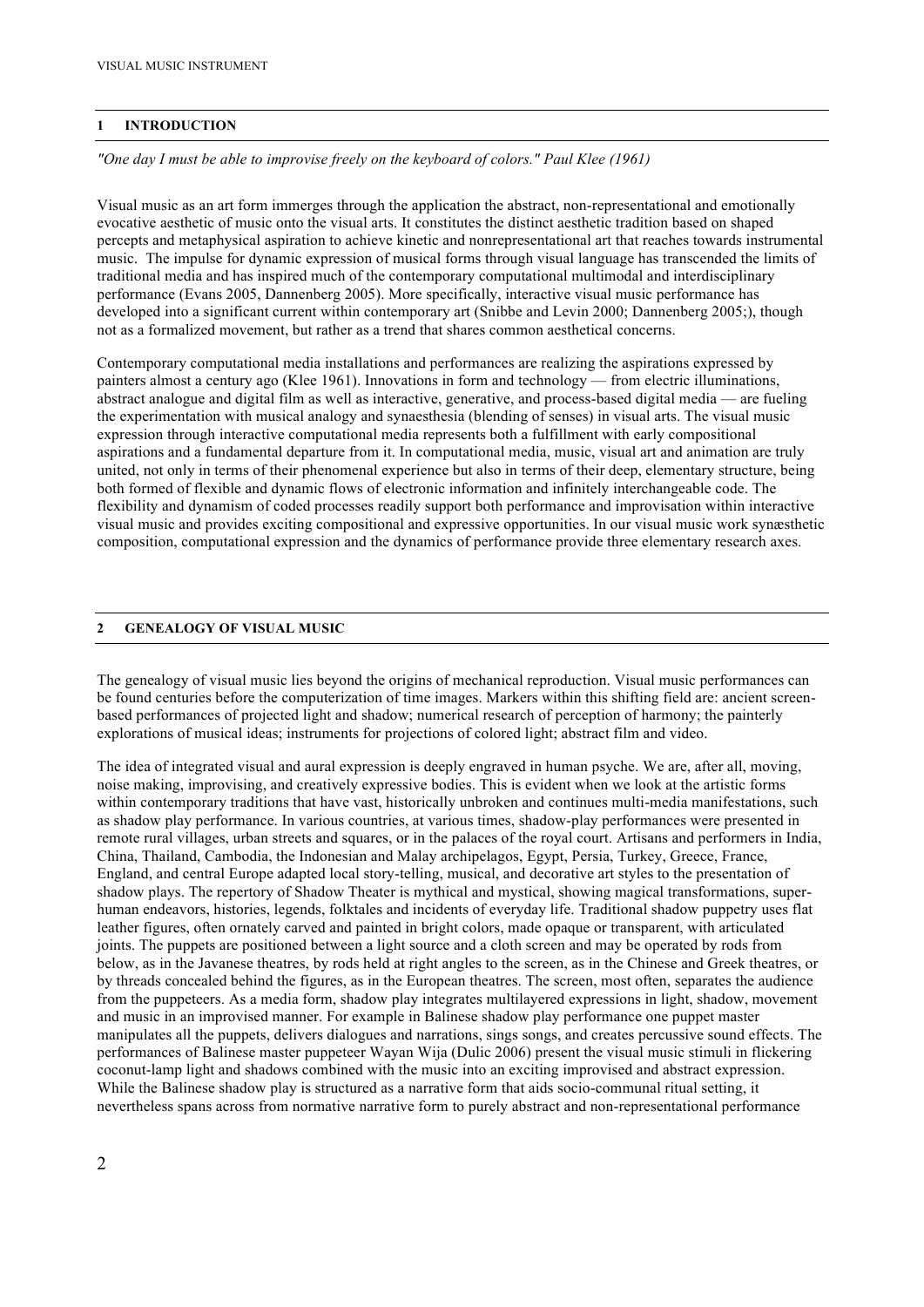moments. Wija, as a fine musician and mover of puppets, within the supportive accompanying musical ensample, builds dynamic, performative and improvised moments of pure audio-visual abstract stimuli. Those abstract performance moments in light, shadow and voice can be thought of as an original interactive visual music performance.

The understanding of perceptual power of integrated stimuli in light, movement, sound and other sensory perceptions has engaged much research dating back from the earliest scientific and philosophical records. The ancient Greeks theorized about color harmony through an observation that color range in rainbow appears in cycle analogue to cycle of tonal scale. Based on the analogy of the seven musical notes and the seven known planets they constructed a scale of colors divided into seven parts, with all colors derived from black and white. A concept the *Music of the Spheres* attributed to Pythagoras (c.569 – c.475 BC) refers to the relationship between the structures of music and the physical world, as form of music composed by the movements of celestial bodies as they advance along their inevitable path (Stanley 1701). This silent music is an expression of harmony created as the planetary orbits follow their laws, which can be expressed in number. The universe is seen as a song that moves between consonance and dissonance to create an ultimately beautiful musical composition. The beauty is perceived when the complexities of individual parts have ordered harmonious correlation. Pythagoras explorations of laws of that govern consonance and dissonance in music, guided the discovery of a divine geometric order of musical harmony, expressed in simple ratios of integers. This numerical ordering of perceptual aesthetics laid down the foundation for scientific understanding of the connections between perception and art.

In his theoretical reflections on color harmony Aristotle proposed transference of tonal intervals to colors through numerical ratios (Aristotle, De sensu et sensibilibus; Benson 2000;). Renaissance artist inspired by rediscovery of Greek philosophy, also explored the idea of color music and harmony. Leonardo da Vinci made sketches of the relationship of color to music (Whitney 1980; Jörg 2008;) and Arcimboldo inspired by Leonardo's work and writing created a first instrument for color music (Gage 1993). Athanasius Kircher experiments in *magic lantern* led him to create a system of harmony associating relationship among light, color and music as well as a system for correlating color with tonal intervals (Kircher 1650). In 1672 Newton associated tonal intervals with the color bands of the spectrum (Newton, 1675) based on his prismatic experiments. Louis-Bertrand Castel, a French mathematician and philosopher, rejected the color scale based on Newtonian physics, simplifying the relationship between colors and tonal intervals to a relationship between colors and notes. In 1730 he created an Ocular Harpsichord, which actually linked each note on the musical scale with a specific color, finally giving the color theory a musical dimension. When key is pressed on the instrument a channel would open up through which colored light passed (Peacock, 2001; Jörg 2008;).

During the nineteenth century, the wide spread interest in the instruments for playing color culminated with Alexander Rimington's *Colour Organ* of 1893. In Colour-music: The Art of Mobile Colour Rimington (1911) described the organ and color theories on which the instrument was based. In parallel to Rimington's publication Alexandr Scriabin composed *Promethius, The Poem Of Fire,* that included both orchestral score and a device to perform color, called the *Tastiera per luce*. The early 20<sup>th</sup> Century was fueled with experimentation and creation of instruments that play color in conjunction with performed music (Peacock, 2001;). Vladimir Baranoff-Rossine's invented *optical piano* in 1916; Thomas Wilfred's composed *Lumia* performances for color organ *Clavilux* he invited in 1922; Ludwig's Hirschfeld-Mack developed color organ called *Farbenlichtspiel* with Kurt Schwerdtfeger at the Weimar Bauhaus school at in late 1920's; Charles Dockum created *Mobile Color Projector (1936);* Oskar Fischinger's designed *Lumigraph* in 1948; and Jordan Belson composed *Vortex Concerts (*1957). The listed initiatives represent just a fraction in a vast see of fascinations with the ability to play and compose the color and image like instrumental music.

In parallel to the exploration of instruments for color and visual music an idea emerged that various aspects of musical form could be represented in a painting. This idea of creating a musical analogy in painting originated in the late  $19<sup>th</sup>$  century, but its full potential was only realized in the early  $20<sup>th</sup>$  century when European and American artists began to "compose" paintings and films that emulated the abstract purity of music (Moritz 1986, Maur 1999). Painters explored this analogy in works such as Marc's *Sonata for Violin and Piano* (1913), Giacometti 's *Chromatic Fantasy* (1914), Klee's *Instrument for new music* (1914), Kandinsky's *Fugue* (1914), Kupka's *Fugue in Two Colors* (1912), Valenessi's *Spring Symphony* (1832), and Russell's *Four Part Symphony* (1915). While these works were radical in their break from figuration and striking in their formal expressiveness and audacity, they lack the time dimension that is so crucial in music structures. A painted composition is closer to a single musical instance than it is to musical composition.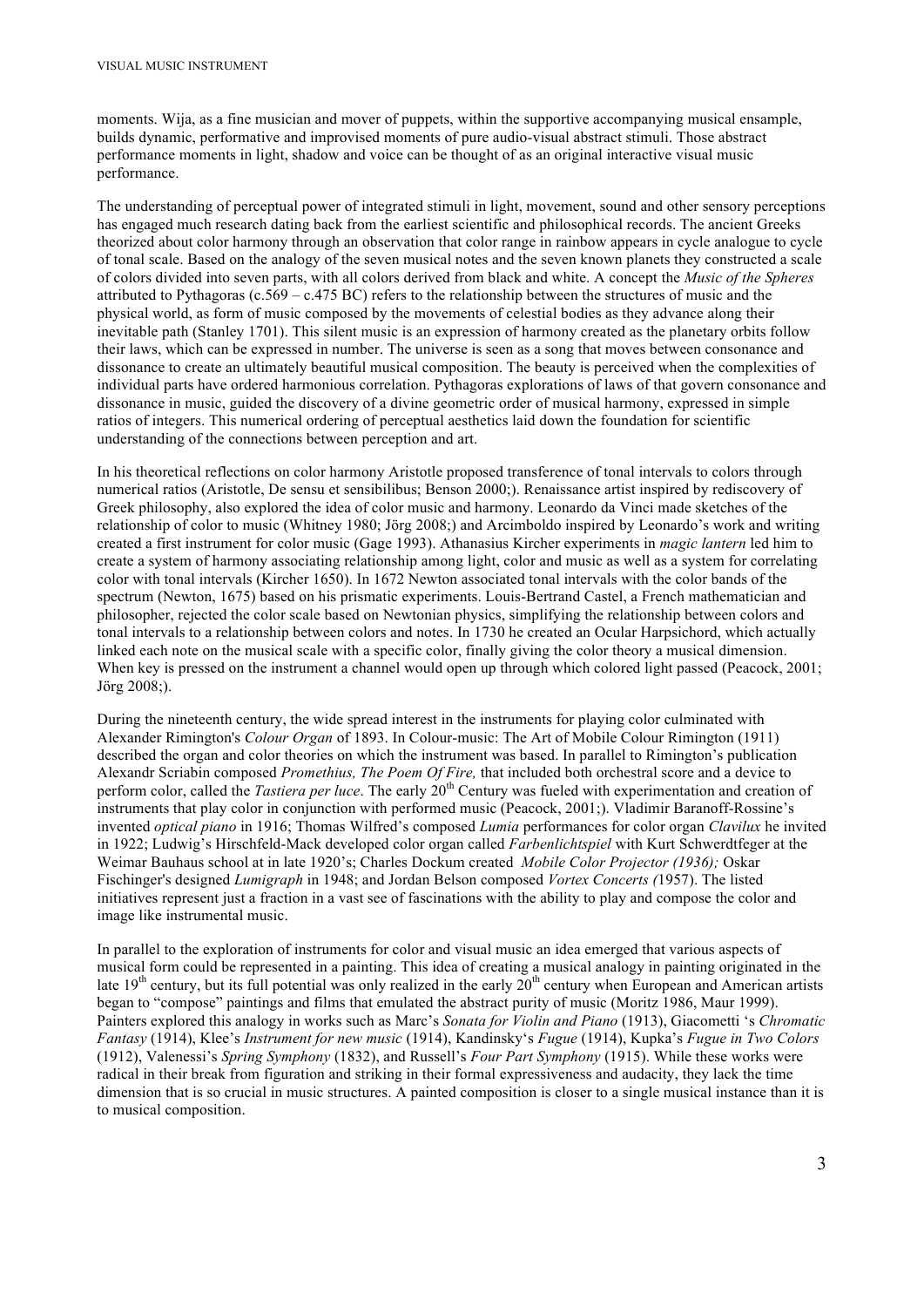Perhaps in response to his shortcoming, abstract film, which does have a time dimension, built upon painterly explorations and previous experimentation in color organ instruments. Many early filmmakers were attempting to develop a non-narrative language of light. These experimental visual music films were composed by artists such as: Germans Walter Ruttman, Viking Eggeling, Hans Richter and Oskar Fischinger; American Harry Smith, John and James Whitney, Mary Ellen Butte, Stan Brakhage, and Jordan Belson; Canadian Norman McLaren; Australian Len Lye; among others. Abstract film brought form, color and sound together to create fully synaesthesic experience which took place in time.

Throughout its genealogy the concept of visual music, as a time-based visual imagery that establishes a temporal architecture in a way similar to music, has enjoyed multiple meanings. For some artists and thinkers it meant the creation of a synæsthetic experience where sounds and visuals are combined into a holistic unity (Castel's *Ocular Clavichord,* Scrabin's *Promethius, The Poem Of Fire;* Jordan Belson *Vortex Concerts)*. For others it meant a silent visual expression that carried the potential for dynamic composition whose temporal sophistication is equal to that of instrumental music (Thomas Wilfred, Oskar Fischinger and Charles Dockum). On the other hand for artist exploring a non-temporal forms it meant compositional exploration of pure color and form based on musical analogy.

The history of abstract animation, color music and light performance points towards an aesthetic of temporal abstraction gracefully extending towards dynamic computational compositions. The use of computers to represent images closely linked to musical concepts is evident in the work of contemporary artists such as John Whitney, Larry Cuba, Robert Snyder and Edward Zajec. Golan Levin and Scott Sibbe explore the use of interactive audio-visual expressions through gesture, dynamic visualizations and image animation. Golan Levin, through his painterly interface metaphor, explores the variety of gestural expressions for the performance of dynamic imagery and sound.

Interactive computational media enables music and visual art to be combined and correlated in terms of their basic coded structure, and through flexible and dynamic information processes. This provides many opportunities for compositional and expressive exploration of visual time-based media in relationship to instrumental music and performance.

### **3 COMPUTER CODE AND ARTISTIC COMPOSITION**

The pixel and sample architecture of the computer audio-visual display, and its extensions into points, lines, plains, rhythms, sounds, phrases, etc., provide the basic elements of computer-mediated art, where the composition is animated by various coded processes. Contemporary computational media artists often chose to reach beyond available compositional frameworks towards the design the instruments that provide a nexus for their own creative vision and artistic methodology. Taking advantage of the emerging potentials of a computational environment, the design of an interactive instrument promises a new creative model for audio-visual time-based composition, one that is iterative, transformable and enables a fresh perspective on performative audio-visual thinking.

In the context of computational artwork expressed by the means of code the code is interpreted as *artistic material* that articulates the artistic concepts and processes, while the computational technology then becomes the carrier of the artistic image by means of the code, and in this way it acts as a *medium* that enables the work of art to be experienced. The challenge with this approach is to articulate poetic, embodied and intuitive artistic ideas into coded, logical information structure. Coding translates a certain level of abstraction and modeling of the creative process and embodied knowledge into a formal model. In this context the process of coding is defining a framework for the articulation of an artistic methodology. The process of coding enables the development of artistic methodologies and instruments that best serve a particular emerging practice, especially once we look at the practices across cultures.

Coding affords a way of working with technology that is appropriate to artistic process. This way of working acknowledges the evolution of the idea into code, and allows for improvisation and active response within the process of creation. Within the context of artistic code, practice is defined as procedural knowledge, algorithmic, experimental, and improvisational. Practice deals with embodied knowledge that is manifested through skill, as well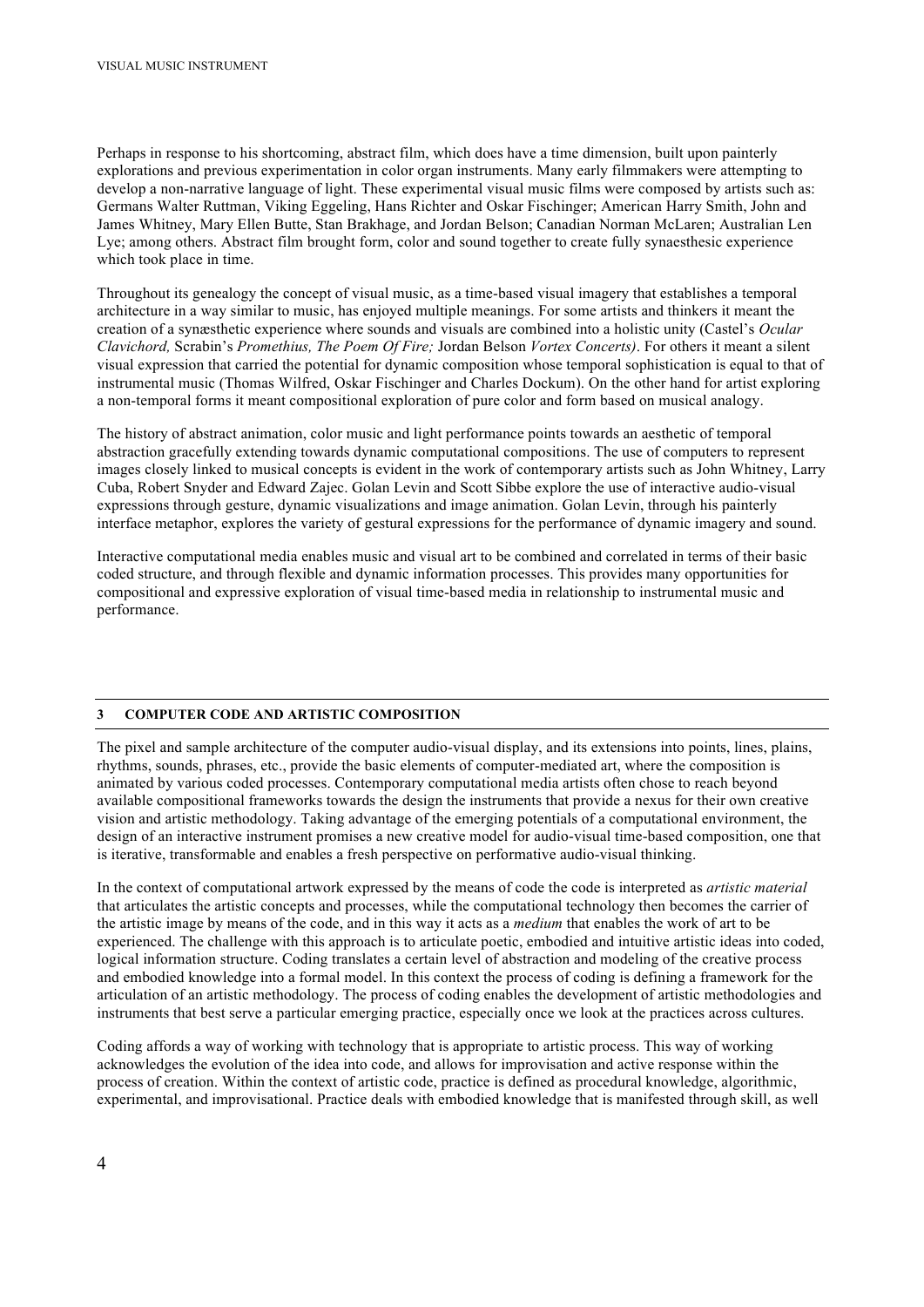as incorporated knowledge, based on the mutually agreed-upon problems recognized within a community of practitioners. Artistic skill depends on a knowledge that incorporates body memory, virtuosity and coordination in a significant way, such as playing a musical instrument, dancing, drawing or painting. Writing, or writing code, also requires creative skill, but it is not as much related to the body memory and virtuosity of movement techniques. The act of coding artistic process forces us to make explicit that which is merely implicit, aspects of ourselves that remain largely invisible to ourselves as long as they remain "inner" and operate at the level of intuition. In this context the embodied creative methodology needs to be treated and analyzed as a model that can be achieved in code. Artistic coding practice informs innovation in that it deals directly with outcomes demanded by an engagement with creative process. The implication of art-software and code as art research practice provides an insight: formal procedures and the compositional intelligence of the artist/programmer are articulated through code within in the computer system.

The computer is designed to manipulate symbols in a logical fashion with the software patterns representing ideas that facilitate the variable potentials of the computer. Heidegger's suggestion that idea is the essence of technology finds an echo here. Technology as idea is made explicit in his characterization of the essence of technology as a mode of revealing. For Heidegger (1977) technology "comes to presence in the realm where revealing and unconcealment take place, where aletheia, truth, happens." The physical computer itself is unavoidably passive without the insertion of symbolic patterns of code-ideas that allow the hardware to reveal the inner logic of the algorithm. Technology reveals its potential only when an idea is inserted into it as coded procedure, as a set of instructions that the hardware will perform in the execution of these procedures. Coded procedures guide the particular unfolding or unconcealment of the truth through a hermeneutic process open for interpretation.

### **4 INSTRUMENT AND CULTURE**

The process of coding provides an artistic methodology for composition using computing technology, while the performative potentials of computational media forms are a major consideration in the development of the artistic whole. Since practices are coded through time, history and language artists shape codes that emerge from the culture they are a part of. By shaping the cultural codes, as well as instruments used to express cultural information we are shaping the culture and creative process itself. Instruments reflect culture and are culturally specific, and thus artistic involvement in the design of the systems within which the creative processes take place provides benefits and rejuvenates artistic processes, methodologies and consequently the work of art. In this context the design of an instrument extends to a design of the creative process and methodology.

An instrument can be thought of as a membrane through which we think as much as act, acting as it does as a nexus for not only the sensations and feelings but also philosophical concepts and understandings of the world that it mediates. In the context of computational media an instrument becomes an interface between composed artistic environment and performers. The instrument thus defines how we perceive and navigate artistic content as well as it shapes our understanding of the content. It characterizes how we perform while engaging with it as well as how we feel while interacting. In the context of interactive media, the culture becomes something we perform while engaging with the performance instrument. The computationally expanded instrument provides a doorway to the world of information coded into an artistic system. It allows performer to apply their expressive artistic knowledge to the abstract realm of information, thus enabling the abstract information to become corporal and empirical, through the use of familiar metaphors that approximate simulations of the real world. These familiar metaphors allow performers to make decisions and handle information in intuitive ways. It is important to note that this familiarly with metaphors is also culturally specific.

Every interaction performed within given culture has some form of cultural encoding embedded in it and thereby carries cultural information. One ramification of this is that the cultural codes perform differently and elicit different responses when used outside its native cultural context. Musical tuning systems across cultures, for example, are significantly different and these variations characterized significant differentiations of one culture from another. There is a profound difference between the tuning system of the instruments of the Indonesian bronze-keyed gamelan orchestra and the tuning system of the instruments of the European symphony orchestra. Similar cultural differences exist in terms of language, color symbolism, vocal characteristics, song forms, rhythmic structures, costumes, gesture styles, masks, makeup, choreography and a host of other codes used to generate meaning in artistic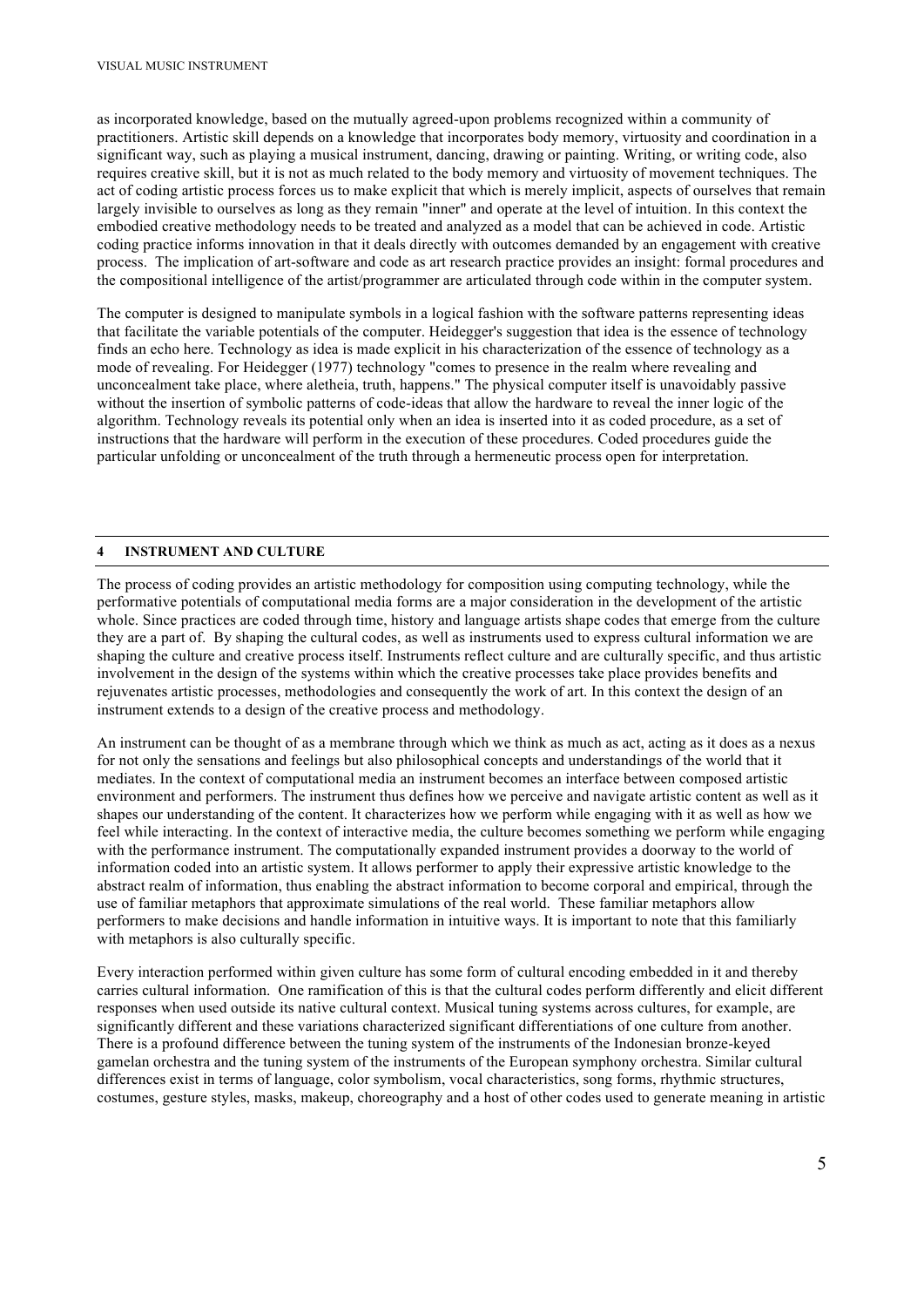expression. These differences constitute a form of cultural information, after Gregory Bateson's (1972) definition of information being a difference that makes a difference, or a difference that is significant in some way.

Richard Anderson's (2004) open definition (Weitz 1979) of art as a *culturally significant meaning* offers understanding of artistic expression applicable across diverse cultural contemporary traditions. He puts forward a definition of "Art is culturally significant meaning, skillfully encoded in affecting sensuous medium" (Anderson 2004). Individual arts, artifacts and instruments vary in the emphasis placed on each of these qualities, argues Anderson, and these variations are permitted by open definitions. People understand, communicate and create meanings. The common values of meaning in art can be found in the contributions that art makes to spiritual, philosophical or ethical areas of life, a meaning skillfully coded to affect our senses. Art reaches the highest purpose when it conveys and expresses cultural meaning of significance for a particular tradition or a group. The work of art is significant if it supports, transmits or transforms cultural values, if it teaches or administrates culture.

To embed this kind of cultural information into an instrument means to situate it within the culturally specific expression. It implies the transformation of mouse, keyboard and display interface into culturally meaningful instruments and artifacts. The computationally expanded instrument then evolves into an object in which the technology animates the particular cultural forms. An instrument embodies a complex layer of cultural encoding in that it is used to articulate concepts, feelings, and sensations at a high level expressing a cultural form.

One of the significant considerations in our work is a design of a computationally expanded instrument that acts a locus where computer technology intersects with a culturally significant meaning. The core idea in the design of performance instrument is that it acts as an object coherent with the information it enables one access.

### **5 COMPLEXITY AND FORM IN VISUAL MUSIC**

Visual music can be thought of as time-based visual imagery with a composed temporal architecture. In our work the emphasis is placed on integrated audio-visual compositions that unfold in the contexts of instrumental performance. In this section we cover some basic considerations with regard to compositional synergies and independences across visual animation and music.

Creating works for integrated media poses some difficult compositional, perceptual and technical problems within the computational environment. The perceptual experience of correlated dynamic animation of visual elements and music within any given performance cannot be reduced to a simple addition of image and sound. When these elements are combined they intertwine into a unified experience that presents the viewer/listener with new levels of perceptual complexity. Images, sounds, and their impressions are therefore considered as an integrated structure, because the perception of each element is actively affected by their relational positioning. Although many parallels can be drawn between music and animation, and the synaesthetic possibilities are very attractive, visual events do not work the same way sound events do. The integrated compositional articulation needs to account for both differences and similarities in the perceptual, formal and technical characteristics across aural and visual domain.

In the context of an integrated composition within a computational environment one of the key similarities across aural and visual (animated) form is that they both act as a multi dimensional parameter spaces. In sound domain the low-level parameter space is defined through the elementary fragments such as samples, frequency, amplitude, spatial position, etc. that work together in the articulation of sound. Medium-level music parameters can be defined at the event level including elements such as notes, dynamic changes, and timbral modulations. At the event level the elementary time and frequency structures are grouped together into perceivable events. High-level structures of sound include gestures ornaments, phrases and musical sections. In animation domain low-level visual parameters form the elementary structure of the image with point, line, plane, vector and color, while elementary animation parameters are elements such as direction, duration, position, and velocity. Medium-level parameters in image also function at the event level and are composites of low-level image elements that form structures such as visual gestures, translation, shapes, masses, volume, depth and drawing of image elements both in time and in the twodimensional space of the individual frame. High-level compositional parameters of animated visual imagery refer to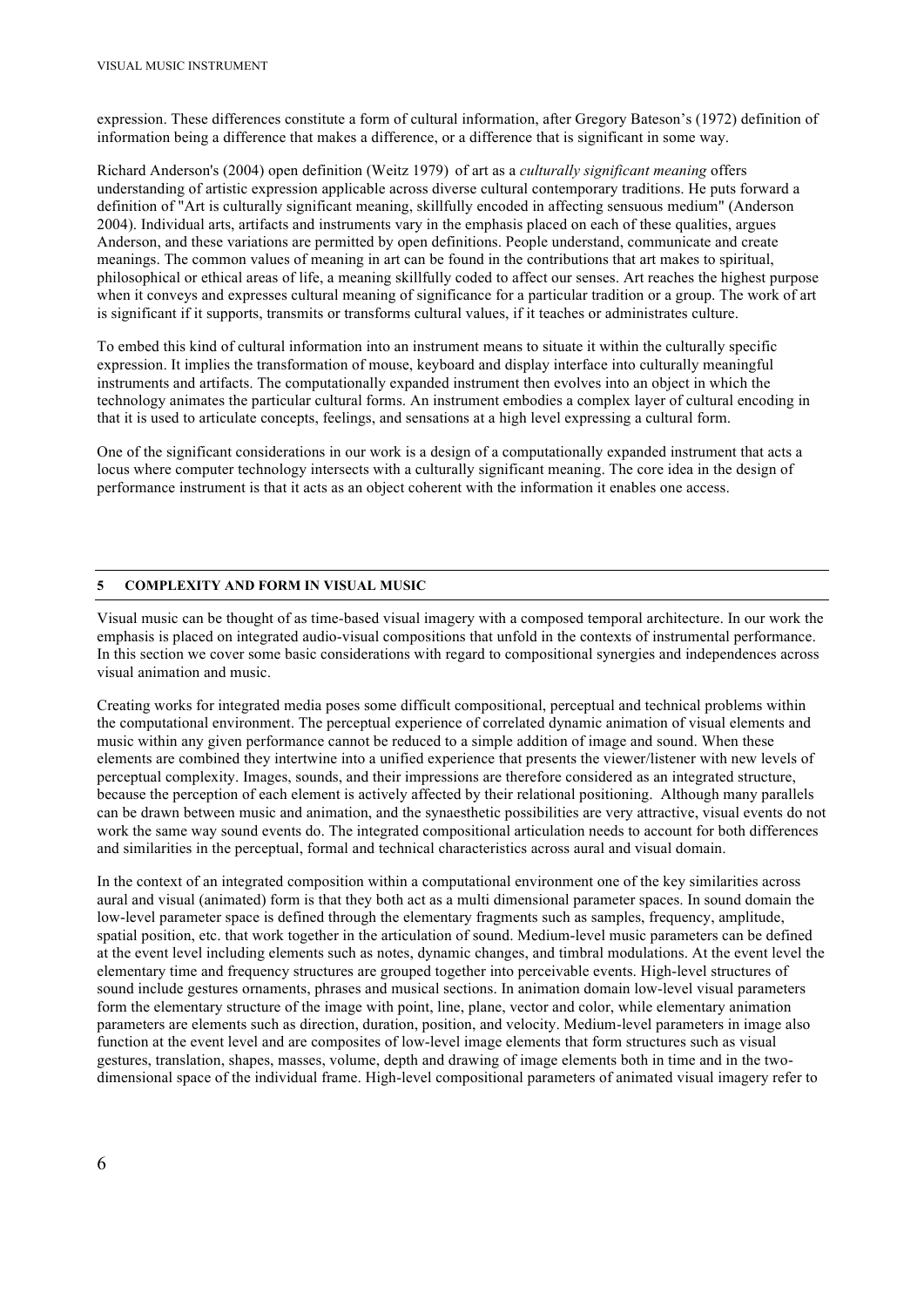compositional structuring of the time-based image with elements such as montage, sequence, motion vector definition and the synchronization of shape elements within the image.

# encoding visual music

# VISUAL action domain

low-level visual parameters point, line, plain, vector, color, scale, position mid-level cinematic parameters - event level in time and space shape, mass, depth, translation, high-level compositional parameters sequencing, synchronization of shape and movement

# **MUSIC** action domain

low-level sonic parameters frequency, sample, amplitude, position mid-level musical parameters - event level note, dynamic change, timbral modulation high-level compositional parameters phrase, section, and orchestration

### **Figure 1** Visual music action domain

If we compare the multi-parameter space in aural and visual domain across these three levels we can identify both similarities and differences between these two media on each level. At the very low level the pixel in image corresponds to the sample in sound, which is technically the way image and sound are constructed, but are such small elementary form that are consciously not perceivable as individual fragments. The synergy across low-level parameters within music and animation can be identified in duration and movement direction while the scale in visual domain corresponds to amplitude in sound domain. The independence of elementary low-level form is evident in the technical comparison of a drawing frame rate of image in relation to sampling frequency architecture of sound, which happens at different time, a phenomena that can influence the timing synchronization of an image and sound. The frequency in sound and frequency in color result in different perception: octave perceived in music does not exist in perception of color, while multiple colors always mix to crate one distinct color, multiple pitches, with frequency value that are sufficiently apart are in most cases perceived as separate. In the mid to high level parameter space the time-based tempo, rhythm, proportion in time, intensity, morphing, the spatial movement, the relational positioning, definition of pitch harmony and definition of color harmony are related compositional concepts that can be applied across both domains. The key difference is that in visual imagery there is a spatial focus and in aural imagery there is a field focus.

Computation easily affords the literal and simple connections between image and sound especially in the low-level parameter space. However, the one-directional direct mapping among musical and visual elements is not sufficient in creating the most satisfying aesthetical experience. There are number of examples in interactive visual music that are primarily based on what is readily apparent, perceivable in the moment and easily analyzed incoming sound information that drives the generation of visual animation. The low-level to mid-level musical parameters, such as frequency, amplitude, duration, and rhythmic impulse in the sound domain are dynamically mapped to low-level and mid-level visual parameters, such as color, scale, direction and duration of animation. These examples are found in screensaver aesthetics of algorithmic music visualizations that are attached to a number of programs for visual music display (Windows Media Player, WinAmp, iTunes etc.). From the research perspective these kinds of mappings are not as interesting because they fail to take advantage of higher-level connections.

While the low-level mappings can affect the level of expressivity that is perceived from moment to moment, more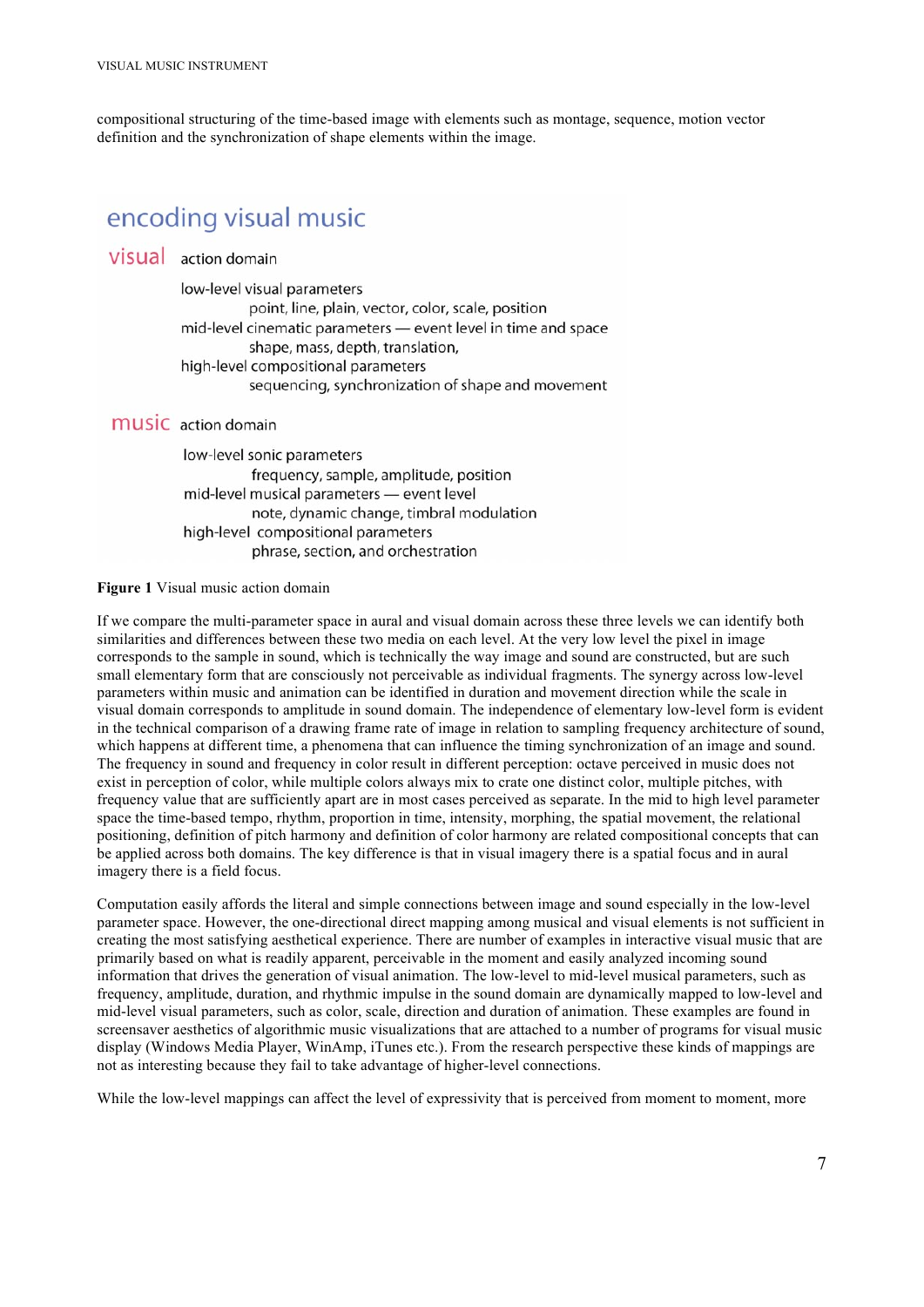significant challenge lay in the relations between image and sound that is based on higher-level compositional structure and on the fundamental emotional experience embedded in the composition. The representation of emotional qualities requires analogue representations across visual and aural domain that is rooted in structural, qualitative and interpretive compositional processes. An approach where connections are made across compositional structures and conceptual framework enable sound and image to act together in an integrated aesthetical experience. This facilitates the emotional, expressive and abstracted appreciation of overall compositional concepts that unfold in time and are embedded in the formal structure of the image.

The harmony across the shape, color, movement, sound and melody is achieved by setting their relationships into a unified system that is balanced across the various levels of mapping. The congruent mapping across low-level, midlevel and high-level elements within the composition creates the complexity that acts simultaneously at different scales. The significant compositional challenge is to organize the correlated elements into themes that are developed clearly and progressively. A particular correlated audio-visual gesture is more evident when it is presented in relative isolation and well developed before blooming into its full expressive complexity. Once the aural and visual correlation within the individual thematic gestures is established it is possible to move towards the more complex interactions across different individual gestures, parses and sequences, because the individual thematic units will remain perceivable.

The search for structural balance — between complexity and direct correlation — allows the composition to span across wide dynamic range of emotional and conceptual expressivity. There are many compositional possibilities in exploration of contrast in audio-visual form, which can be achieved by building the tension and release through dissonance and consonance in form. The moments of unity in aural and visual composition established by some mutual signs can be contrasted with the moments of intended digression from the unity, when aural and visual elements come into thought out conflict. The idea of audio-visual counterpoint provides a strategy for achieving contrast and conflict among various compositional elements and themes. Multiple layers of activities can be composed aurally and visually to create different streams that work independently but are related to one another. In musical counterpoint one voice is perceived as independent form another voice and connections across voices are established linearly, in time. The unfolding of the image elements through movement in time constructed in a contrapuntal structure refers to composition of multiple graphic elements and animated voices that work independently in support of a larger compositional structure. In the visual domain the contrapuntal relationships can be achieved trough a contrast in the movement direction, scale, shape, volume, masses and depth. The time organization of these visual design materials into tension / release contrapuntal structure facilitates the composition of the contrasting forms into a unified system.

Interactive Visual Music composition can be described as highly organized multidimensional elements of sound and image that exhibit flexible and dynamic time-varying structures in the frequency (pitch, color), shape, position and time domains. Within the coordinated composition there are many different ways in which image and sound can interact and can be mapped across visual and aural multidimensional parameter spaces. In the interactive performance context the mapping can be established in several directions: 1.) The sound can drive the animation and formation of the image, with analysis of music providing the basis for the graphical rendering of its analytical forms; 2.) Visual elements can drive and create the sound, with image analysis of various levels of an animated composition providing a basis for musical rendering of its analyzed forms; and 3.) Mapping the analysis of external gestural source to drive both media, such as gesture analysis of performing instrumentalist, dancer or live animator. These combined in a multidirectional improvisational arrangement between image, sound and performers, where all have the ability to influence each other and all have the level of independence, forming an intertwined contrapuntal structure provides the most interesting mapping results. The built in intelligence into a visualizer and sonfier that has capacity to responds to one another and to the performers in a complex way, where components are not just executing a predetermined mapping structure but are responding contextually within the entire compositional arrangement, provides the most comprehensive visual music pallet.

Another option is to compose an abstract structure that acts as a controller for both sound and image generation. This approach is analogous to a score in music, which is an abstract representation of what needs to happen over time. It is also possible to combine a looser notion of a score with the performance-based inputs to create a structured improvisatory system. Whether the score-based approach is fixed or composed as an improvisatory performance arrangement, it can be understood as a deep compositional structure which is gradually revealed over the course of the composition.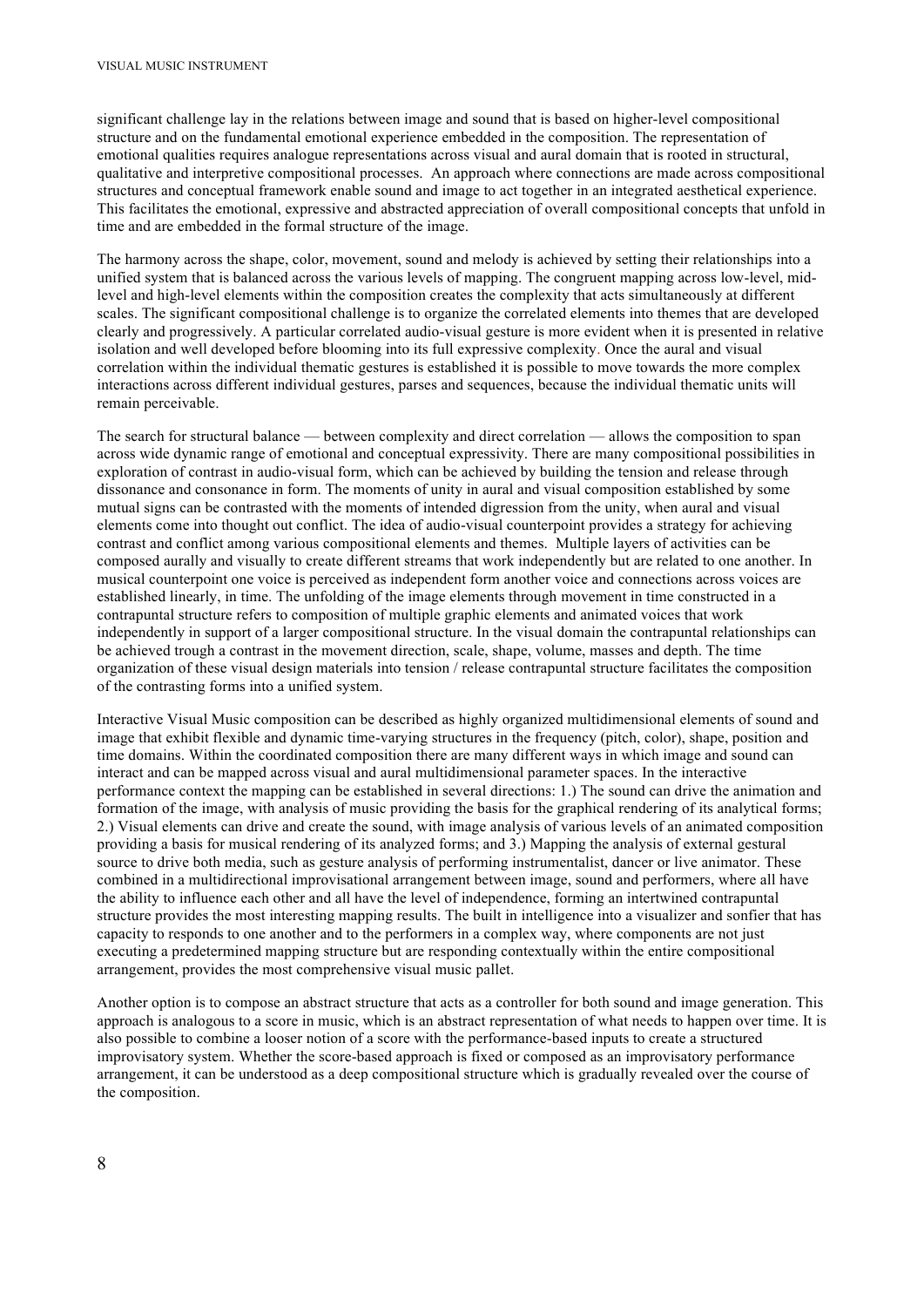

**Figure 2** Mapping across performer, image and sound



**Figure 3** Musical and visual structure defined by Lindermayer system fractal.

Javanese musician and theorist Sumarsam (1975) proposed the concept of the inner melody to describe the heterophonic organization of a piece of complex Javanese orchestral music. In Javanese Karawitan complex sonic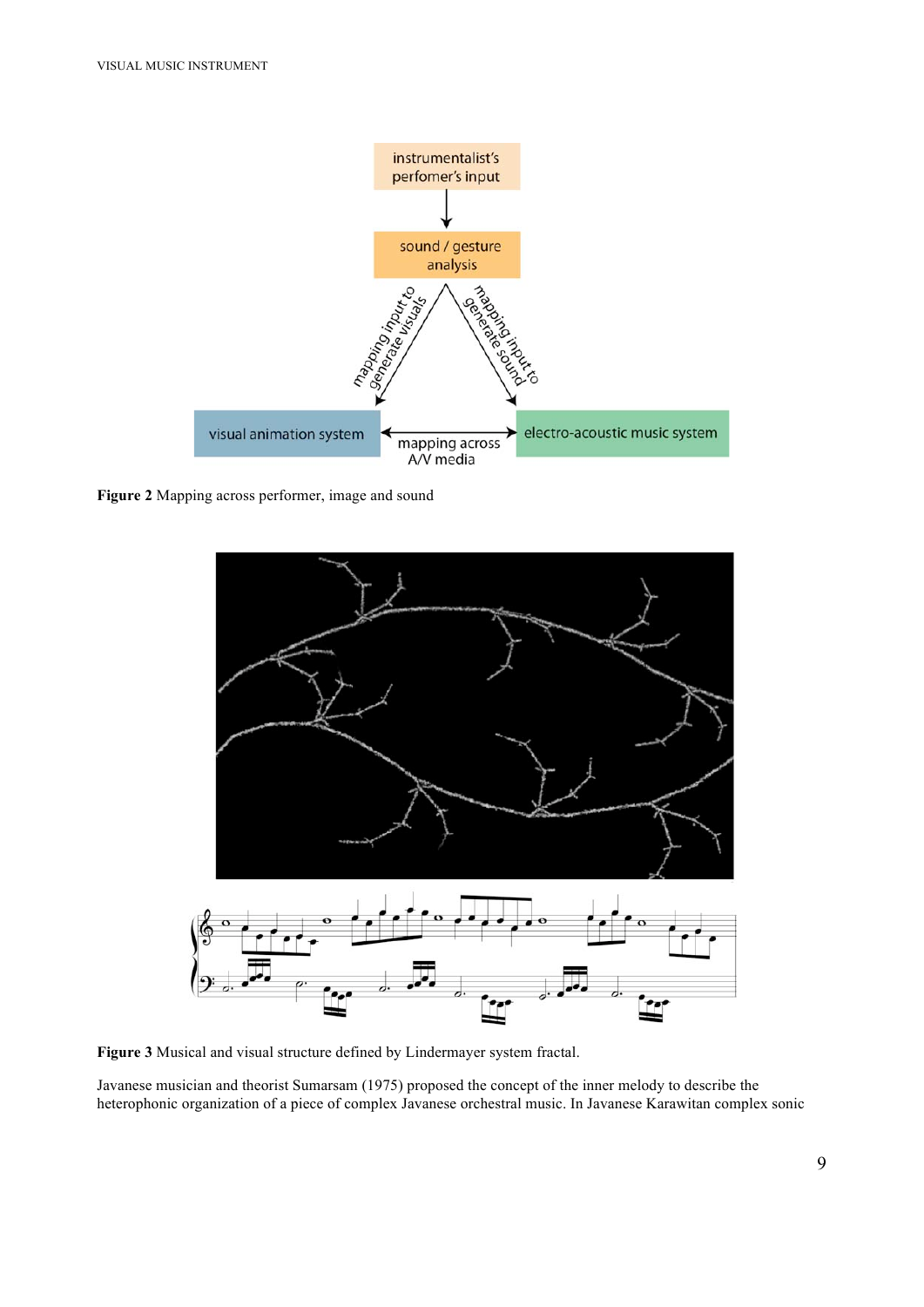lines fill time at different levels of scale. Each player elaborates on a deep structure or inner melody according to conventions specific to the instrument being played. Players of the ensemble play their part with reference to a series of common tones defined by inner melody. Each phrase ends on this common tone bringing the whole orchestra into focus in that moment at a point of unison. These pillars of order frame the chaos implicit in the heterophonic organization of the Javanese gamelan orchestra resulting in a model of complexity in balance—a dynamic steadystate (Sutton 1982). Sumarsam's idea of inner melody can be extended to organization of media elements that embraces chaos by using a hidden deep structure to frame a complexity of simultaneous yet independent performances of the various voices embedded in the composition.

### **6 VISUAL MUSIC INSTRUMENT DESIGN**

The design of our visual music instrument is based on the idea of performing correlated audio-visual imagery. The core design consideration is the creation of a real-time improvisatory performance instrument. Our aim is to take advantage of the nuances and variety of the performer's gestures and augment them in an audio-visual field. Our visualizer and sonifier have the capacity to generate original material, sequence and animate preexisting media, as well as modify and transform the real-time input coming form the performer. The software modules described in this section are written mainly in the Max MSP and Jitter programming environment, and include custom made objects for Max written in C.

The three-level positioning across audio-visual multi-dimensional parameter spaces is reflected in the software design that encompasses our visual music instrument. Those three levels form the basis of the modular design of software components both in aural and visual domain. Author 1 sound modules on the low end deal with audio samples to produce sound effects, such as delay, reverb, flanging, harmonization etc. The medium level sound modules generate sound at the note level receiving data, such as pitch, velocity, duration and other characteristics of the sound on the note level. The high level modules generate phrases, melodies, gestures, pitch structures or sample structures and their output is a time-based sequence of note information. One of the key considerations in the modular design is that all the components within any given level have consistent data structures so that the modules at any level are interchangeable. High-level modules never generate sound rather they generate structured note information, so that any high-level modules can be connected to any mid-level object or a group of mid-level objects and any mid-level objects can be connected to any low-level object or a group of low-level objects.



**Figure 4** Relationship among different levels in audio, visual and analysis modules.

The visual animation modules, created by author 2, also operate on those three levels, though the structure of modules is somewhat different to accommodate the drawing in three-dimensional space (Figure 4). At the low end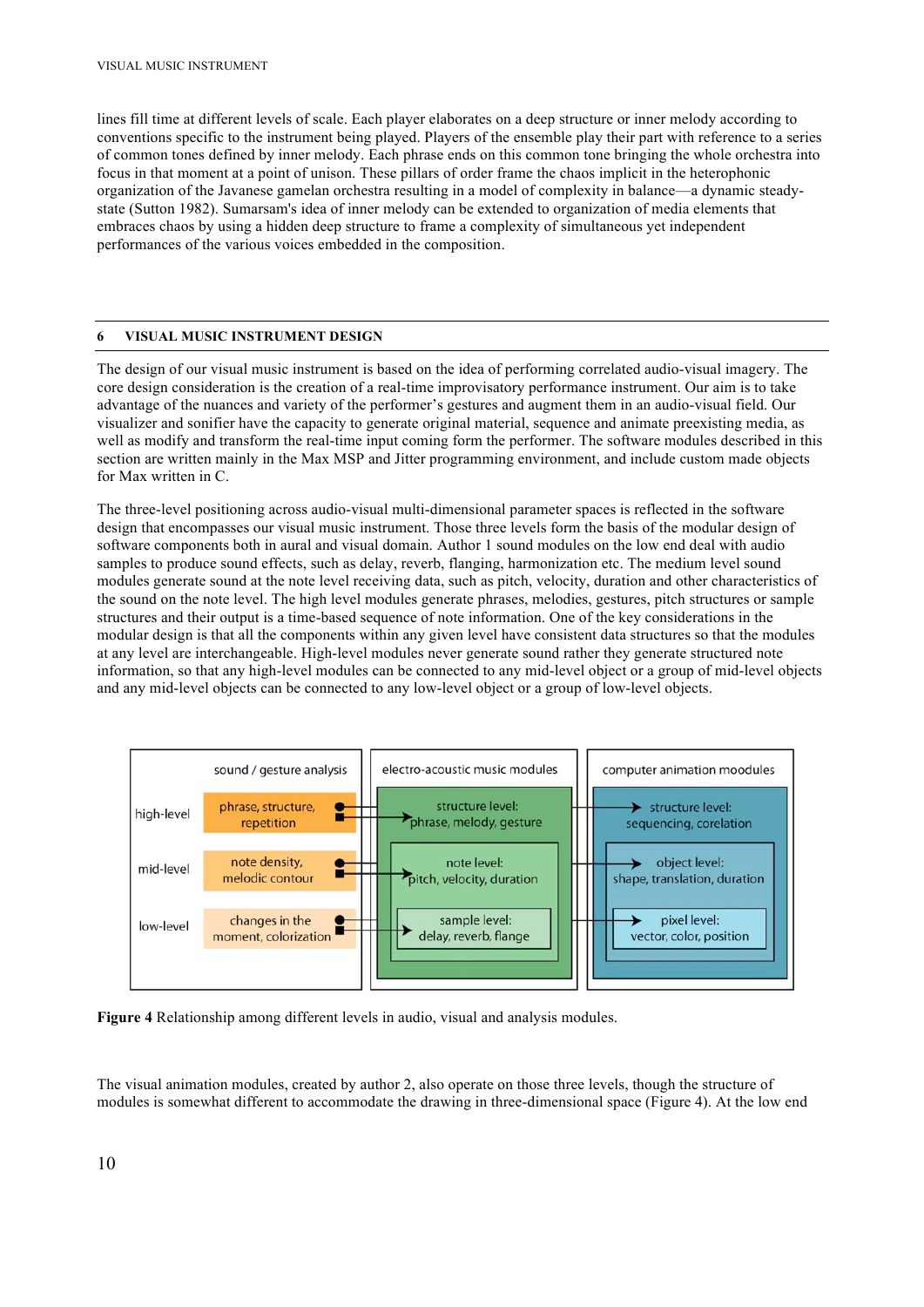the modules operate on the pixel level generating vectors, color, scale, position, points, lines and planes.



**Figure 5** Mapping of low-level audio parameters to animated and textured ribbon in 3D space.

**Figure 6** Mapping of mid-level audio gesture to a group of textured particles in 3D space.

The medium level animation modules operate at the object level that encompasses both shape and movement. Midlevel objects generate data such as shape, volume, position, direction, texture application and modification, etc in three-dimensional space. The animated objects include modules such as textured ribbons, particles, groupings of movie objects as well as the real time stop-motion animation that is keyed and displayed in an integrated manner in three-dimensional space.

The high level modules generate object groupings, time structure and behaviors such as motion vectors and timebased ornament structures. Every mid-level object receives the same kind of information, such as position, translation and scale, so that any high-level module can control layering of any mid-level module or group of modules and any low-level object modifies the elementary fragments of the overall animation.

The high-level objects provide the compositional structures and event organization, with the capability to organize time-based occurrences at a global level (Figure 3). The high-level object can be specific to the needs of audio or animation, but can act independently as an abstract structure that provides either fixed-in-time or flexible external compositional frameworks that drive the synchronic and diachronic relationship of various sound and animation events. This abstract structure is hidden from surface renderings of audio-visual form and acts as an inner melody of the visual music composition controlling the way the sound and image interact with one another. The contrasting, conflicting and contrapuntal relationships among the audio-visual events are established by composed independence of image and sound elements. For example the inner melody (Sumarsam 1975) can define the overall moments of unity sufficiently spread in time, so that the structure becomes invisible. Each component, aural and visual, can have its own way of improvising and generating its own unique surface rendering set around the inner melody. This way the entire composition can span from conflict established by an independent, but contextually aware, improvisational logic of each element to moments of unity and alignments set by the structure of an inner melody.

The modular software structure allows multidirectional mapping flexibility between image and sound. Flexibility between the aural and visual dimensions is critical since the mapping from sounds to image and vice versa is a compositional and interpretive decision specific to the particular composition. The three level audio-visual parameter space acts as a conceptual matrix that allows interchangeable mapping to be established in any direction: performer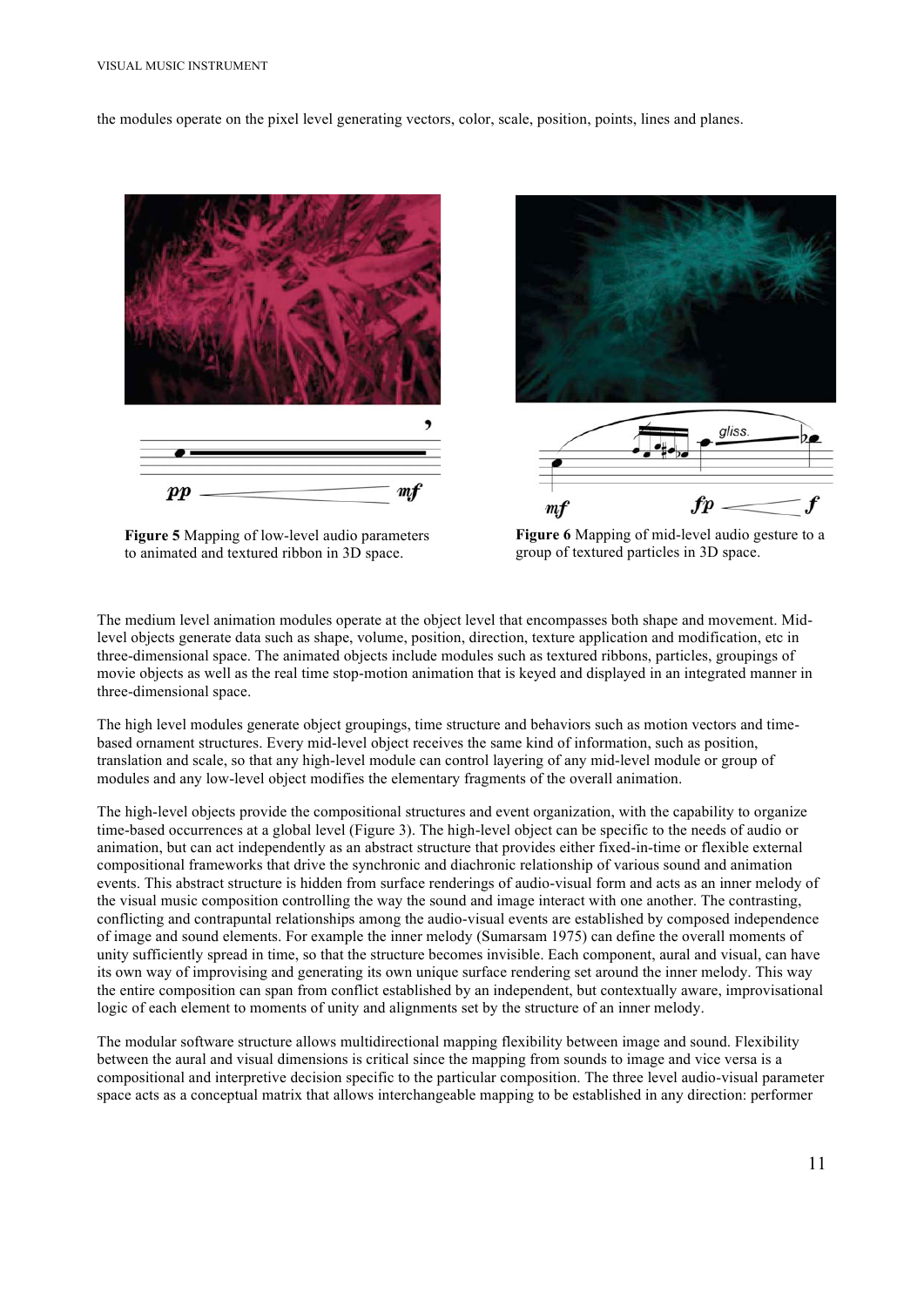to sound and image, sound to image, and image to sound. The analysis and coherent messaging within each level is necessary so that the mappings can be established across different levels in any direction. The modular software components are designed to act as an artistic pallet that enables different elements to be grouped together and influence one another. The design of compositional building blocks across the three levels provides a framework for visual music expression, which serves different artistic experiments, compositions and performance contexts (Figure 2).

The expressiveness of the visual music instrument is enabled by gestural control over visual and sonic parameters driven by the input from the performers. Here the critical design consideration is in striking a balance between the degrees of improvisational freedom and the specificity of control parameters.





**Figure 7** Mapping of three audio phrases to three groups of animated gestures in 3D space; in this image each visual gesture is distinguished by its unique color: pink, yellow and dark red.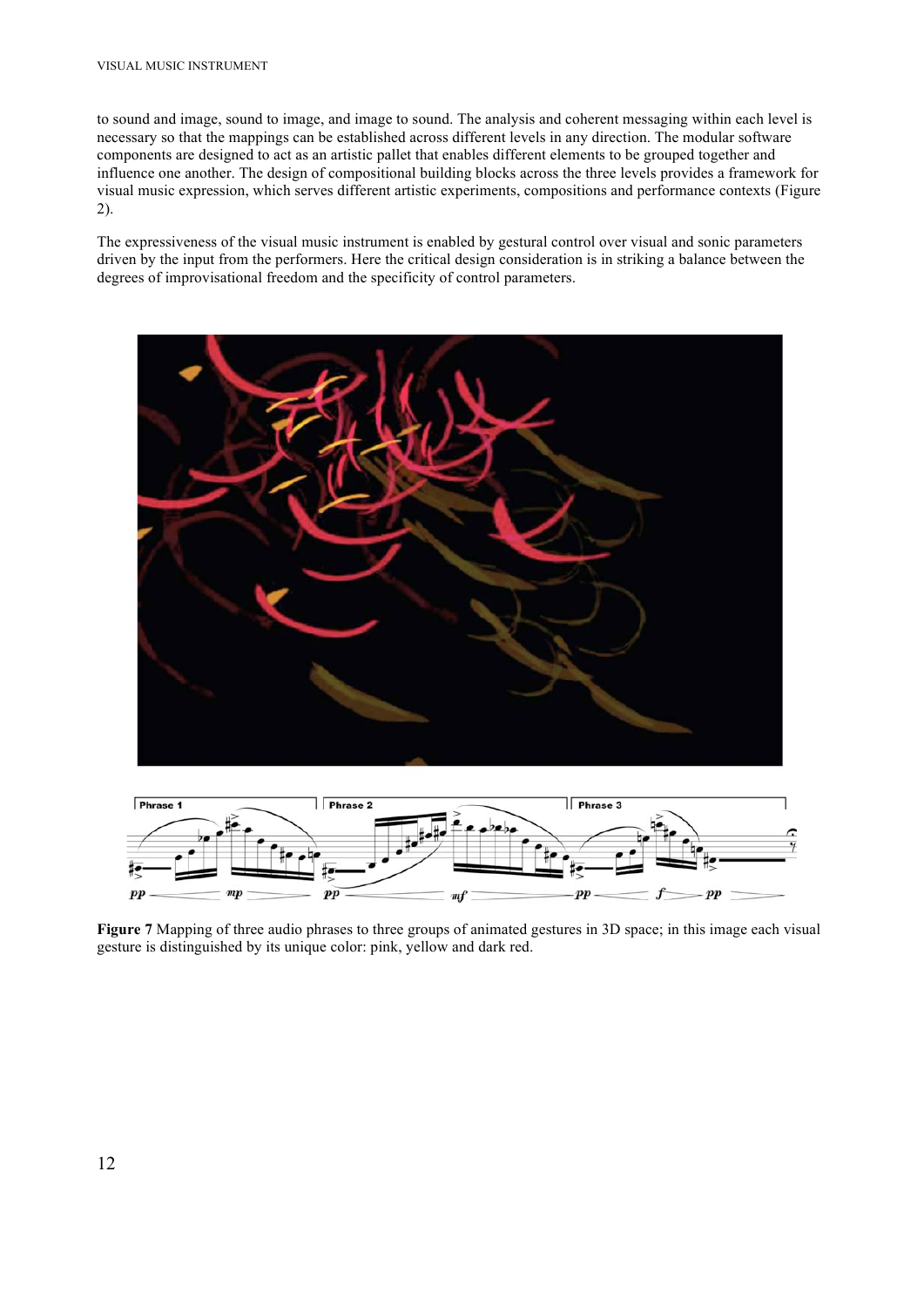

**Figure 8** Two animation frames showing the combination of several animated gestures combined together into a visual composition. The color space of the overall image in each frame is defined by the changes in the pitch space of musical gestures.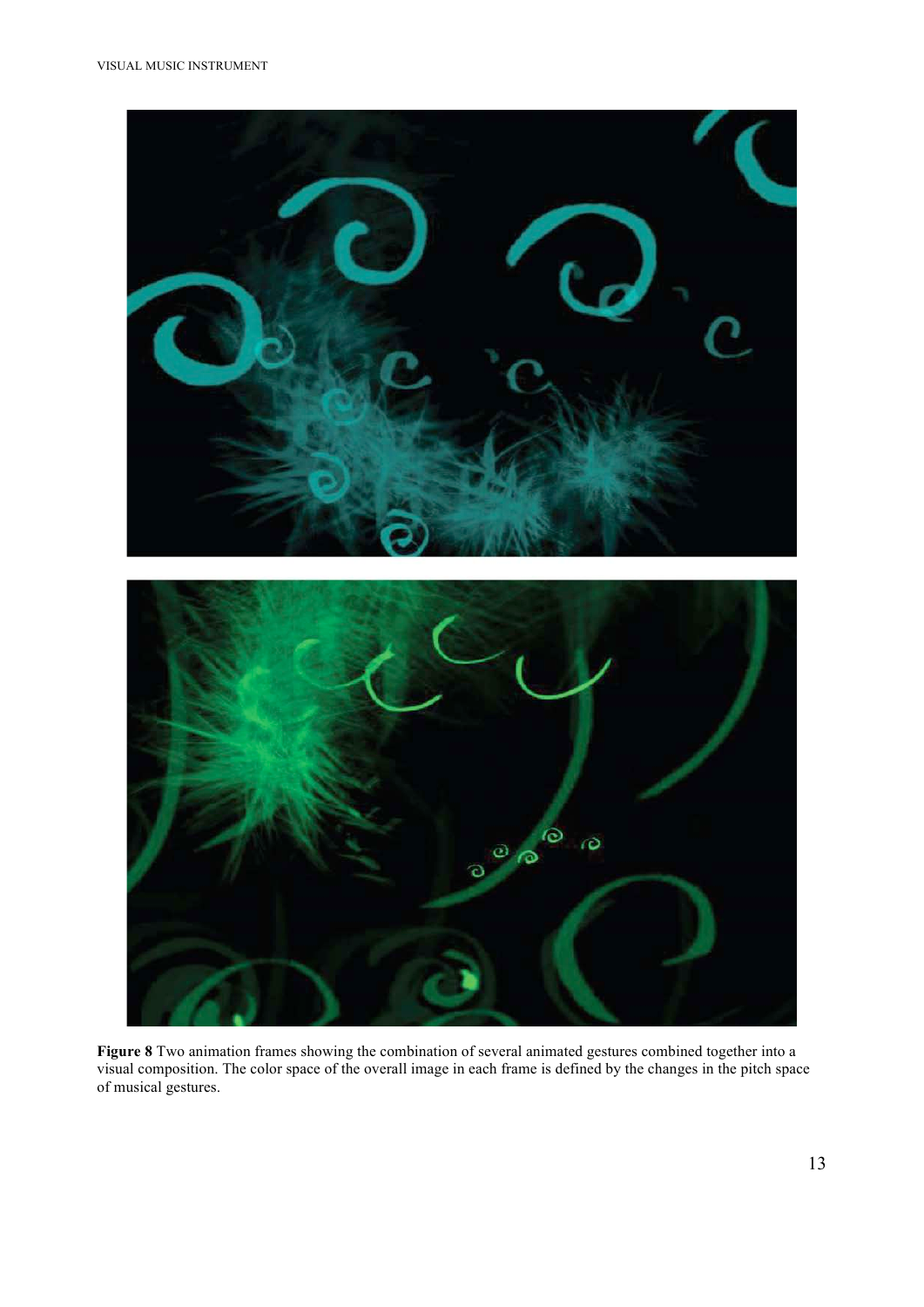#### **7 CONCLUSION**

Throughout its historical and contemporary development visual music has been rendered in various ways: as audiovisual time based stimuli, silent visual exploration in time as well as a single still image that explores compositional aesthetics of music. Contemporary computational visual music composition is a field with many exciting developments, for we are witnessing the birth of a unique integrated form prompted by capabilities afforded by computation.

In our work we focus on coordinated audio-visual composition integrating the flexibility and dynamism of coded processes to enable performance and improvisation within interactive visual music. We presented both the theoretical and software design framework that drives the integrated composition of our visual music work. The modular design of software components can be combined together into a number of different instrument configurations.

This approach provides us with flexibility to modify our instrument in various ways in order to serve the variety of particular needs defined by each individual composition. In this way the mapping strategies across image sound and the performance gesture can vary with each compositional initiative.

### **REFERENCES**

- Alves, B. (2005) 'Digital Harmony of Sound and Light', *Computer Music Journal*, 29:4, pp.45–54, The MIT Press
- Anderson, R. (2004) *Calliope's Sisters: A Comparative Study of Philosophies of Art*, Pearson Prentice Hall, Upper Saddle River, New Jersey

Aristotle, *De sensu et sensibilibus*, Trans Beare, J.I. 2007, eBooks@Adelaide, Accesed May 01 at: http://ebooks.adelaide.edu.au/a/aristotle/

Benson J. L. (2000*) Greek Color Theory and the Four Elements: A Cosmological Interpretation*, Amherst, Massachusetts: University of Massachusetts Amherst Libraries

Bateson, G. (1972) *Steps Towards the Ecology of Mind*, Ballantine Books, New York

- Brougher, K., Strick, J., Wiseman, A., Zilczer, J. and Mattis, O. (2005) *Visual Music: Synaesthesia in Art and Music Since 1900*, Los Angeles, CA: Museum of Contemorary Art, Los Angeles.
- Dannenberg, R. B. (2005) 'Interactive Visual Music: A Personal Perspective', *Computer Music Journal* 29:4, pp. 25-35, The MIT Press
- DeWitt, T. (1987) 'Visual Music: Searching for an Aesthetic' *Leonardo*, 20:2, Special Issue: Visual Art, Sound, Music and Technology, pp. 115-122, The MIT Press
- Dulic, A. (2006) *Fields of Interaction: From Shadow Play Theatre to Media Performance,* PhD dissertation, Simon Fraser University
- Evans, B (2005) 'Foundations of a Visual Music' *Computer Music Journal* 29:4, pp, 11-24 The MIT Press
- Franco, E., Griffith, N. J. L., and Fernström, M. (2004) 'Issues for designing a flexible expressive audiovisual system for real-time performance & composition' *Proceedings of the 2004 conference on New Interfaces for Musical Expression*, National University of Singapore
- Gage, J. (1993) *Colour and Culture: Practice and Meaning from Antiquity to Abstraction* London: Thames & Hudson, pp. 227 Galeyev B. M., and Vanechkina I. L. (2001) 'Was Scriabin a Synesthete?' *Leonardo*, 34:4, pp. 357-361, The MIT Press

Heidegger, M. (1977) 'The Question Concerning Technology' *Basic Writings*, Harper San Francisco

Jörg, J. 'Colour and music' *The New Grove Dictionary of Music Online*, ed. Macy, L., Accessed May 2008 form:

http://musictheory21.com/jae-sung/syllabus/graduate/rameau-studies/2002-1/documents/color-and-music.pdf.

- Kandinsky, W. (1982) 'On the Spiritual in Art' *Kandinsky: Complete Writings on Art*, ed & trans by Lindsay, K.C. and Vergo, P., London: Faber and Faber
- Kircher, A. (1650) *Musurgia universalis,* sive ars magna consoni et dissoni ars minor in X. libros digesta. Rome, Bärenreiter Verlag Kassel, Basel, London, New-York, 1988
- Klee, P. (1961) *The Thinking Eye* George Wittenborn. Inc.
- Golan, L. 2000 *Painterly Interfaces for Audiovisual Performance,* Master of Science Thesis, Massachusetts Institute of Technology
- Moritz, W (1986) 'Abstract Film and Color Music' *The Spiritual in Art: Abstract Painting 1890-1985*, ed Tuchman, M., Freeman, J. and Blotkamp, C., New York: Abbeville Press
- Newby, K., and Dulic, A, (2001) 'Encoding Practice Performance in Electronic Theatre', *Journal of Media Practice*, ed Adams, J. 2:3, Intellect, Bristol